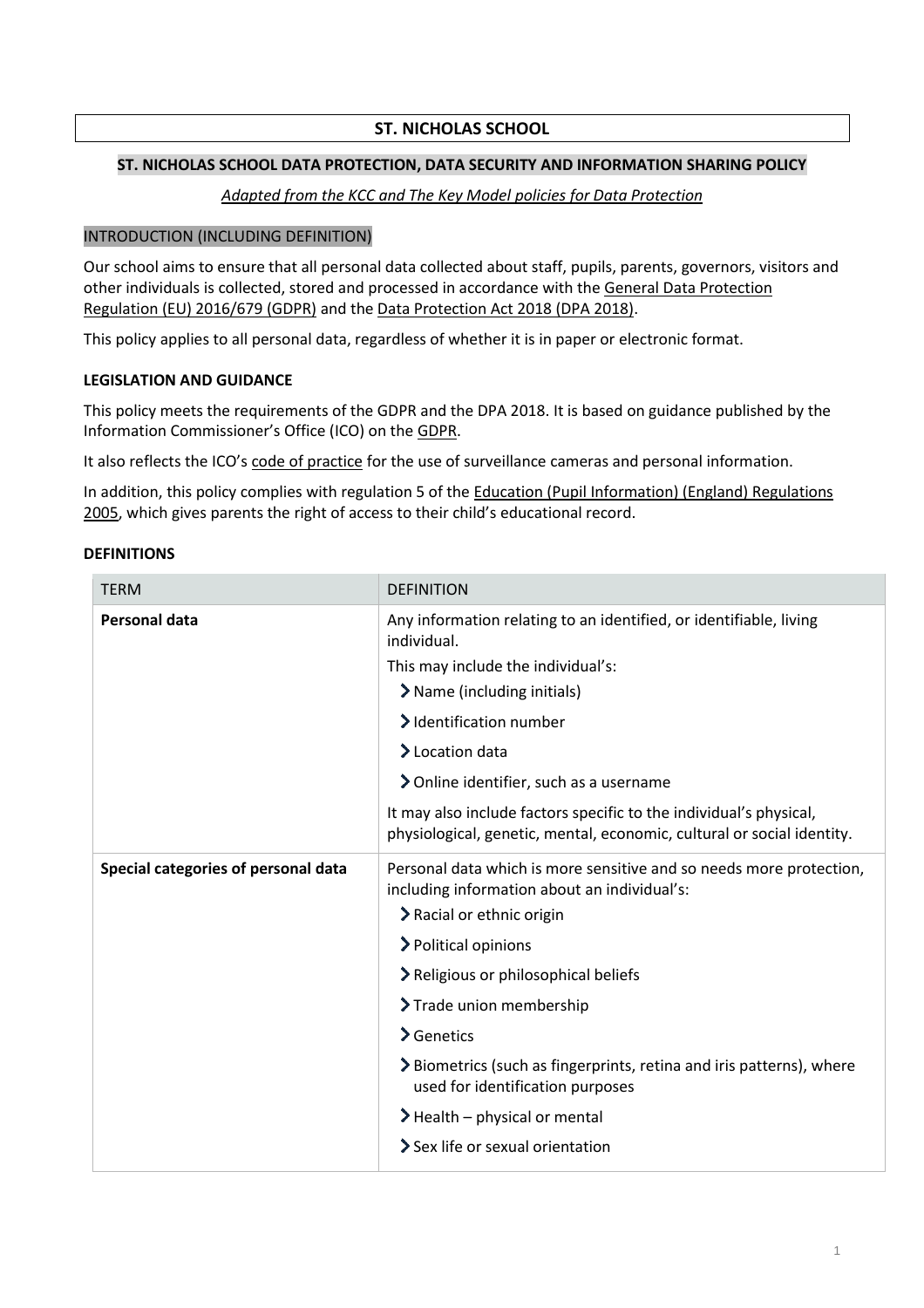| <b>TERM</b>          | <b>DEFINITION</b>                                                                                                                                                                                                             |
|----------------------|-------------------------------------------------------------------------------------------------------------------------------------------------------------------------------------------------------------------------------|
| Processing           | Anything done to personal data, such as collecting, recording,<br>organising, structuring, storing, adapting, altering, retrieving, using,<br>disseminating, erasing or destroying.<br>Processing can be automated or manual. |
| Data subject         | The identified or identifiable individual whose personal data is held or<br>processed.                                                                                                                                        |
| Data controller      | A person or organisation that determines the purposes and the means<br>of processing of personal data.                                                                                                                        |
| Data processor       | A person or other body, other than an employee of the data<br>controller, who processes personal data on behalf of the data<br>controller.                                                                                    |
| Personal data breach | A breach of security leading to the accidental or unlawful destruction,<br>loss, alteration, unauthorised disclosure of, or access to, personal<br>data.                                                                      |

# **DATA SECURITY**

### **Mobile Data Storage**

Under the terms of the UK Data Protection Act 1998, organisations handling personal information about individuals have legal obligations to safeguard that data. According to the ICO, all data kept on electronic media within educational institutions should be kept secure, encrypted and logged in order to keep track of any theft or loss. Where theft or loss does occur and encryption has not been imposed, enforcement action may follow which could be a fine of up to £500,000.

All school laptops and tablets are password protected and, where appropriate, protected with encryption software. All portable storage devices carrying personal data such as USB sticks, portable hard drives, CDs and DVDs should have their personal data encrypted. All staff data files information should be saved directly onto the KLZ OneDrive Cloud storage system as this contains a secure backup. The loss a portable storage device that contains personal or institutional data will constitute a data protection breach.

Any personal information taken offsite in paper form should be carried in a locked box – to promote data security.

### **Protection**

*Anti-Virus Protection* – This is provided on all networked and laptop / tablet devices using windows as their operating system. Malware protection is also provided by this programme. The school's internet and email traffic is protected by the Kent County Council KPSN broadband system firewall as the primary line of defence – a private network provision with two secure points of presence to the internet, including antispam and ('Light Speed') filtering systems. These filters will block the vast majority of sexually or politically inappropriate material and, where appropriate, an incident report will be automatically generated to inform the school of any potentially illegal behaviour.

*Password Protection and Encryption plans* - All school computers systems are secure with a high standard of password protection. All staff laptops and ipads / tablets are password protected. Each teacher has been provided with an encrypted mobile USB device. Staff laptops are being provided with encryption software as part of the replacement plan.

*Email Protection –* The school uses the secure KLZ email system. The system contains an electronic moderation filter. If an inappropriate or swear word/term is used within an email, the system automatically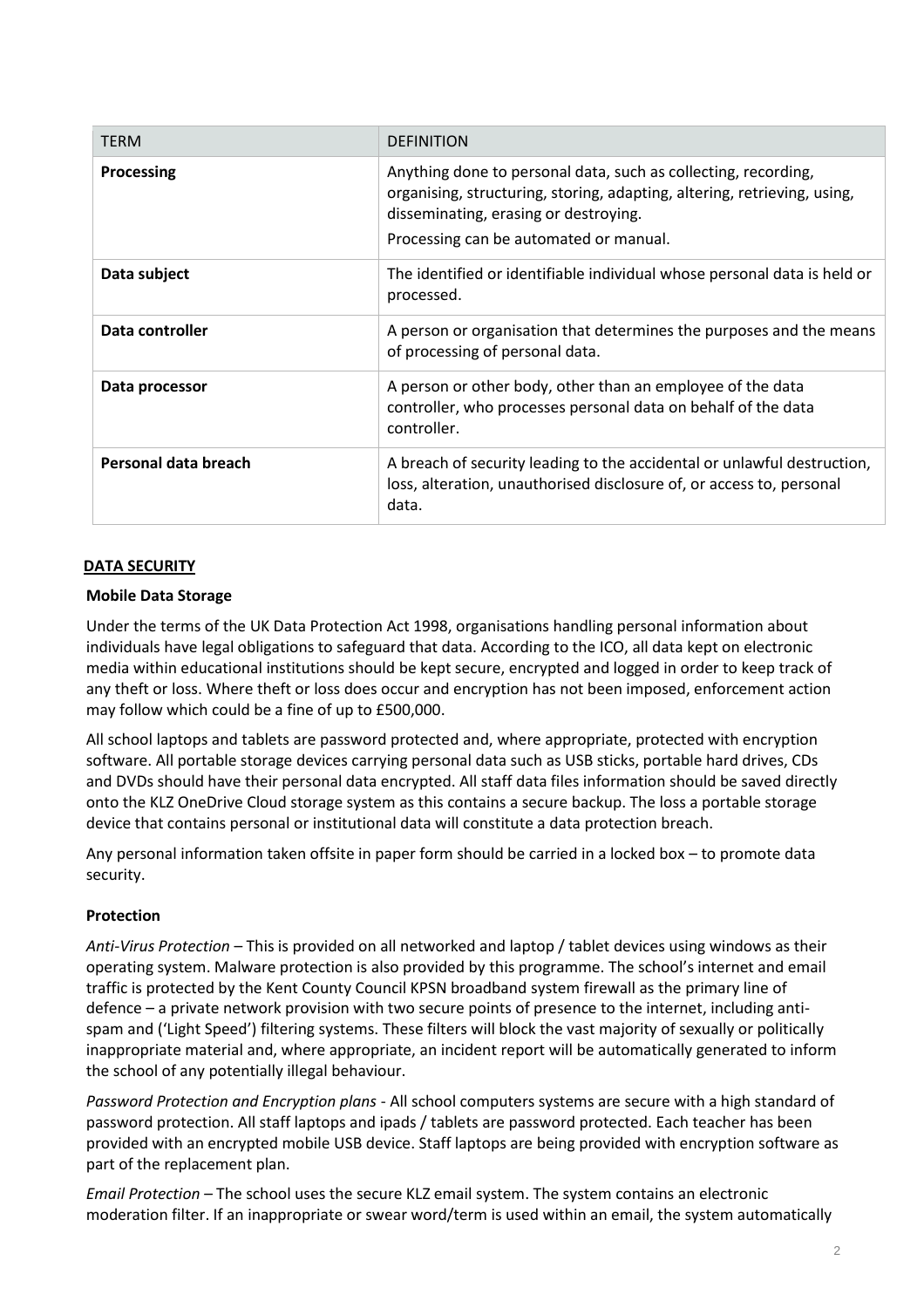generates an 'incident report' and this is sent directly to Stephen King (Deputy Headteacher). The sender will receive a warning that their email has not been sent and that SLT have been informed. This incident will trigger an interview with the SLT and a behavioural incident form will be created for pupils and a potential disciplinary proceeding may be initiated for members of staff.

### **Cyber Security Plan**

### *Hardware / Software*

The school has a data protection strategy where sensitive data on the admin system is backed up to both the two highly secure sites – the EIS system host and a separate mirror site, on a daily basis. The school has a disaster recovery provision for this data. The school curriculum network is backed up on a nightly / weekly / monthly basis via on-site tapes which are held securely in the school safe. These protocols allow our data to be recovered without payment if there were a ransomware attack.

The school is currently in the process of removing any locally-held sensitive / personal information or curriculum data files from any curriculum device. The plan is in place to migrate all data files from school leadership & management, teacher, HLTA or TA staff machine onto the securely encrypted cloud storage systems (MS OneDrive and / or MS SharePoint) available through the KLZ system.

### *Staff support and advice*

In order to reduce the risk of a phishing attack or trojan horse infection all staff are advised not to open links or attachments in emails, or texts on phones or on their laptops / tablets connected to the schools' system, even if they recognize the sender. Unless an email with an attachment or link was expected, staff are advised to contact the sender and check that they have sent it.

The school staff are aware that when there is (a ransomware) attack the computer will become unstable, unusable or data will start to disappear. They know that if a "splash screen" pops up e.g. demanding a ransom – often for bitcoins – it may come with an offer to have sensitive data returned unencrypted.

It is within the school cyber protection plan that the 'infected' machine is immediately cut off from all networks. The school will then call Action Fraud and the Local Education Officer.

If personal data has been breached / lost the Information Commissioner's Office will be told, via the GDPR in Schools system. All cyberattacks will be communicated to parents and any individual data losses will be reported to the families of the specific pupils concerned.

### **POLICY INTO PRACTICE**

### **ROLES AND RESPONSIBILITIES**

This policy applies to **all staff** employed by our school, and to external organisations or individuals working on our behalf. Staff who do not comply with this policy may face disciplinary action.

### **The Data Controller**

Our school processes personal data relating to parents, pupils, staff, governors, visitors and others, and therefore is a data controller.

The school is registered with the ICO / has paid its data protection fee to the ICO, as legally required.

### **Governing Body**

The governing board has overall responsibility for ensuring that our school complies with all relevant data protection obligations.

### **Data Protection Officer (DPO)**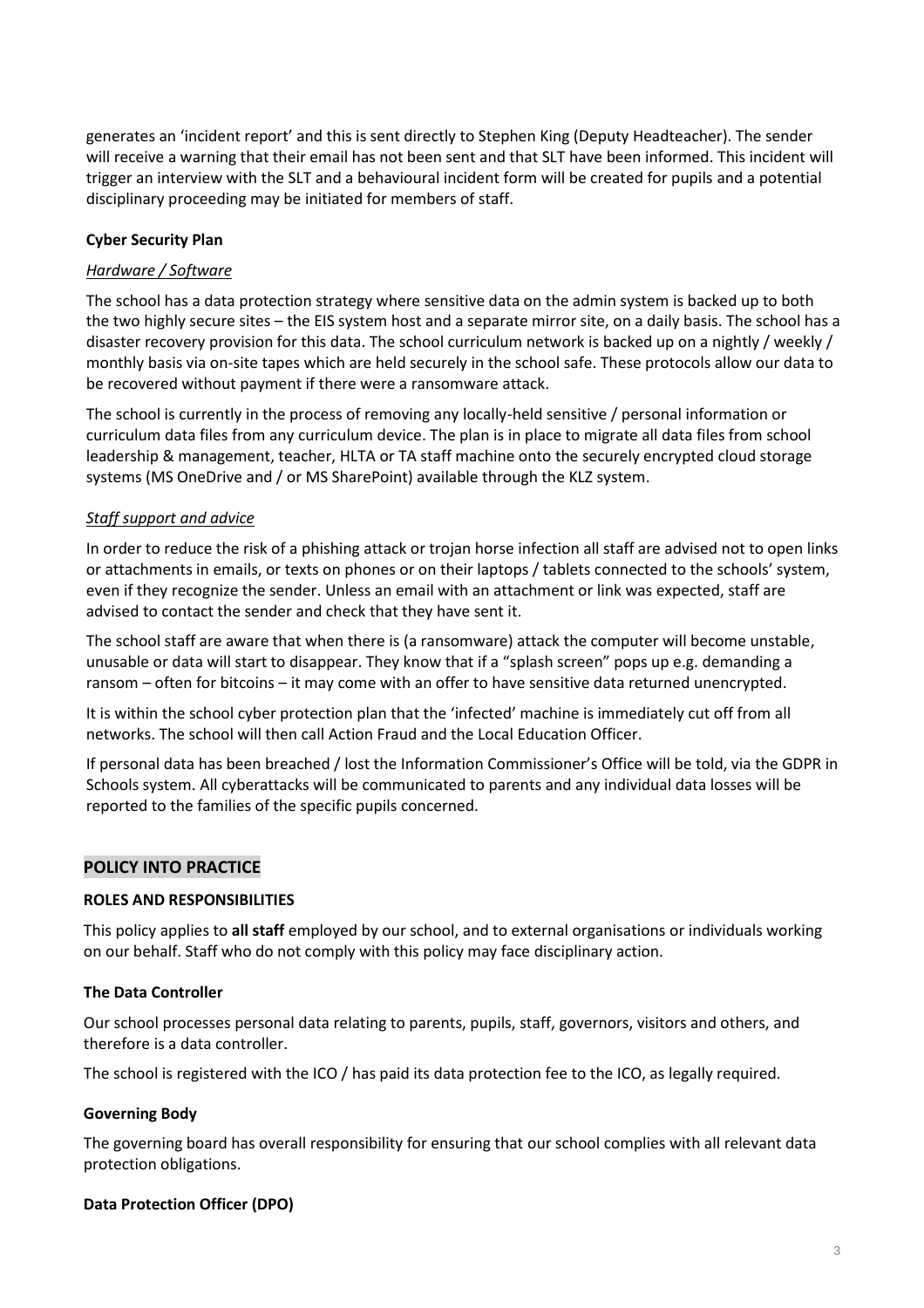St. Nicholas School currently outsources the official role and responsibilities of The Data Protection Officer (DPO) to "GDPR in Schools" service from Cantium.

### **Data Protection Lead (DPL)**

The Deputy Headteacher is responsible for overseeing the implementation of this policy, monitoring our compliance with data protection law, and developing related policies and guidelines where applicable. They are responsible for managing data protection on a day-to-day basis and the reporting / referral / Consultation with the office of the ICO.

They will provide an annual report of their activities directly to the governing board and, where relevant, report to the board their advice and recommendations on school data protection issues.

The DPL is also the first point of contact for individuals whose data the school processes, and for the ICO.

Full details of the DPL's responsibilities are set out in their job description.

Our DPL is Stephen Kingand is contactable via email at: stephen.k@st-nicholas.kent.sch.uk

### **Headteacher**

The headteacher acts as the representative of the data controller on a day-to-day basis.

### **All Staff**

Staff are responsible for:

- Collecting, storing and processing any personal data in accordance with this policy
- Informing the school of any changes to their personal data, such as a change of address

Contacting the DPO in the following circumstances:

- With any questions about the operation of this policy, data protection law, retaining personal data or keeping personal data secure
- If they have any concerns that this policy is not being followed
- If they are unsure whether or not they have a lawful basis to use personal data in a particular way
- If they need to rely on or capture consent, draft a privacy notice, deal with data protection rights invoked by an individual, or transfer personal data outside the European Economic Area
- If there has been a data breach
- Whenever they are engaging in a new activity that may affect the privacy rights of individuals
- If they need help with any contracts or sharing personal data with third parties

Every member of staff that holds personal information has to comply with the Act when managing that information. The school will report any breaches of data via the secure SPS / GroupCall "GDPR in Schools" system. This system will also hold evidence of data sharing agreements with our suppliers.

St. Nicholas School is committed to maintaining the eight principles at all times. This means that St. Nicholas School will:

• inform Data Subjects why they need their personal information, how they will use it and with whom it may be shared - this is known as a Privacy Notice. The school has prepared and shared / published Privacy Notices for our students and employees.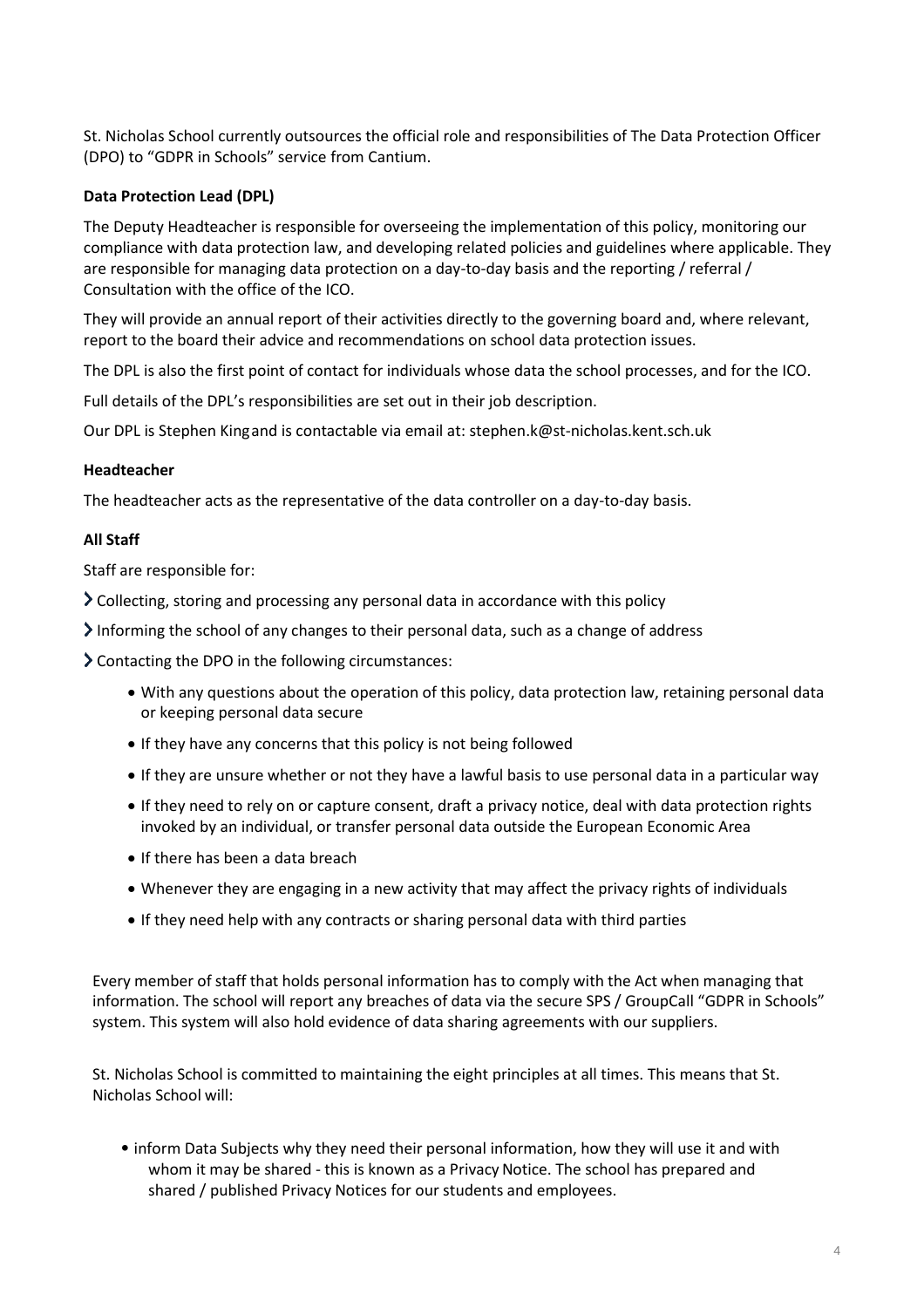- check the quality and accuracy of the information held
- apply the records management policies and procedures to ensure that information is notheld longer than is necessary (the guidelines from the IRMS toolkit [2019] - see appendix D - will be followed).
- ensure that when information is authorised for disposal it is doneappropriately
- ensure appropriate security measures are in place to safeguard personal information whether that is held in paper files or on a computersystem
- only share personal information with others when it is necessary and legally appropriate to doso
- set out clear procedures for responding to requests for access to personal information known as subject access in the Data Protection Act (see appendix  $E$ ) – this will be provided free of charge.
- Where St. Nicholas School acts as a supplier of training or support services for other organisations, a data sharing agreement will be provided (see appendix F).
- train all staff so that they are aware of their responsibilities and of the school's relevant policies and procedures
- When sharing personal information outside the organisation and / or internal systems, 'best practice' protocols should always be followed:

If a request has been made of a school staff member to share an electronic data file containing sensitive, confidential or personal information, the following procedure should be followed -

- i. The electronic file should be password protected before sharing and sent securely via the KLZ email or Egress Switch systems.
- ii. In situations where access to secure systems are not possible, an initial email should be sent to the recipient stating that a file containing personal information will follow. A request for a return email confirming the identity of the recipient and that the email contact is accurate.
- iii. A second email should then be sent containing the file of personal information. This message should also include a reminder for the safe, sensitive and confidential management of the personal information, once shared.
- iv. In any or every emailing correspondence with a professional from another organisation, the initials of any pupils and / or adults should be used only; this will reduce the risk of a data breach and to ensure data safety / security.
- v. St. Nicholas School will operate a screen lock policy when staff move away from their screen (desktop / laptop / Tablet) or have a colleague approach their work area when sensitive personal data is being used, they will lock the screen to prevent any other people viewing what is on screen. (ICT systems) Staff will set the automatic screen lock time (via display settings) on all staff owned machines to 1 minute.

If a request has been made of a staff member to share information over the telephone -

- i. St. Nicholas School staff should ask for the name of the person making the request. The professional (land line) telephone number of the other professional should be taken and, where possible, phone contact should go through a switchboard. A return call will need to be made – to ascertain the identity of the person making the request.
- ii. School staff should end the call at this point.
- iii. The call should be returned immediately (via the switchboard) and once the other professional has been identified, within their organisation, the verbal information should then be shared.

If a request has been made of a staff member to share information by post -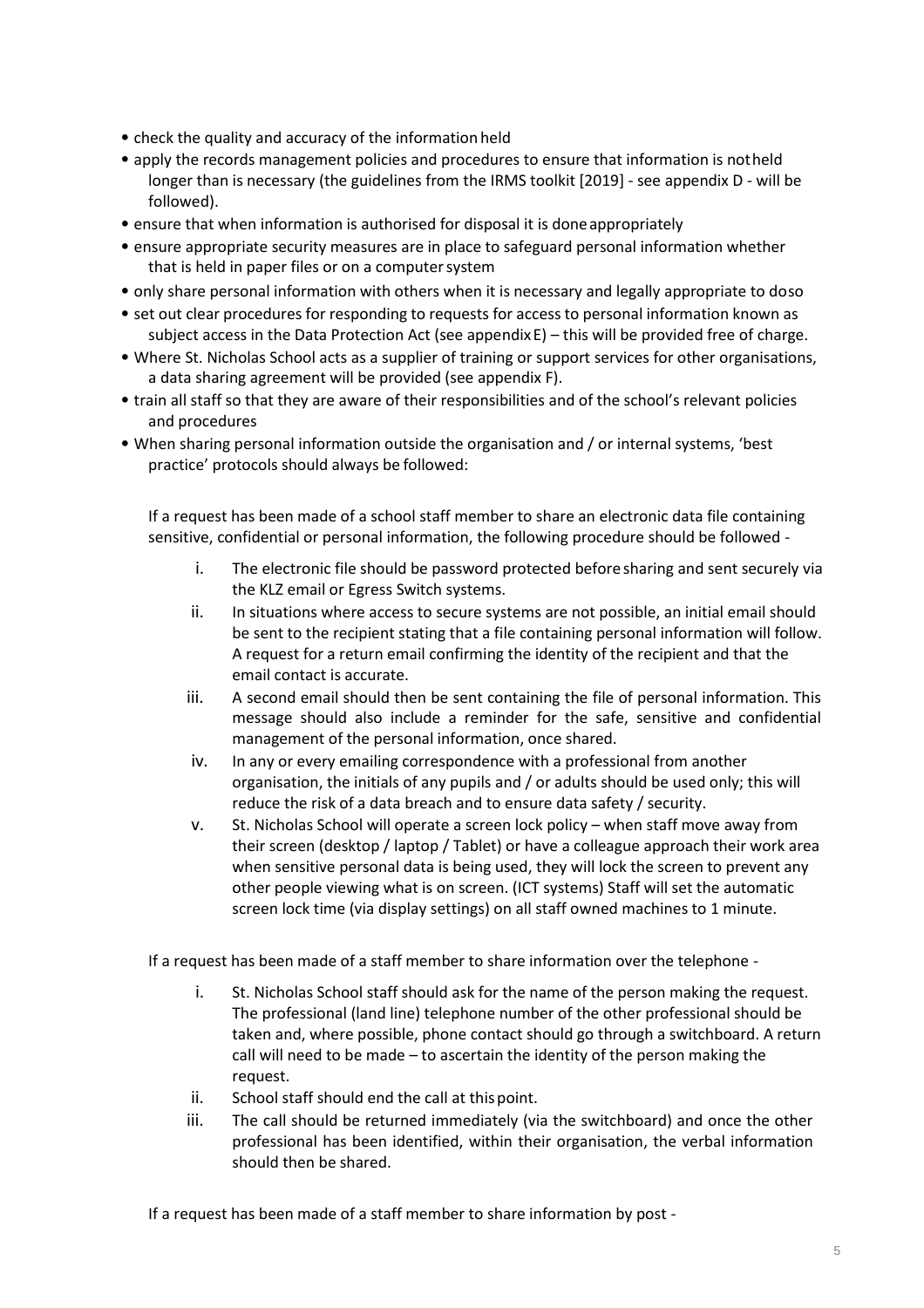- i. St. Nicholas School staff should share the information required, in asealed envelope, using initials where appropriate.
- ii. If an envelope with a clear window is used, the letter within should be folded in such a way as to hide the personal information.

NB: Staff sharing information should always keep a written record of the reasons for request, thus complying with the HM Government "Seven golden rules for information sharing" (see appendix B).

When making decisions in respect of the handling of personal information, the JAPAN Test should be used to decide if the need to share is Justified, Authorised, Proportional Auditable and Necessary (see appendix  $C$ ).

# **DATA PROTECTION PRINCIPLES**

The GDPR is based on data protection principles that our school must comply with.

The principles say that personal data must be:

- Processed lawfully, fairly and in a transparent manner
- Collected for specified, explicit and legitimate purposes
- Adequate, relevant and limited to what is necessary to fulfil the purposes for which it is processed
- Accurate and, where necessary, kept up to date
- Kept for no longer than is necessary for the purposes for which it is processed
- Processed in a way that ensures it is appropriately secure

This policy sets out how the school aims to comply with these principles.

### **COLLECTING PERSONAL DATA**

### **Lawfulness, fairness and transparency**

We will only process personal data where we have one of 6 'lawful bases' (legal reasons) to do so under data protection law:

- The data needs to be processed so that the school can **fulfil a contract** with the individual, or the individual has asked the school to take specific steps before entering into a contract
- The data needs to be processed so that the school can **comply with a legal obligation**
- The data needs to be processed to ensure the **vital interests** of the individual or another person i.e. to protect someone's life
- The data needs to be processed so that the school, as a public authority, can **perform a task in the public interest or exercise its official authority**
- The data needs to be processed for the **legitimate interests** of the school (where the processing is not for any tasks the school performs as a public authority) or a third party, provided the individual's rights and freedoms are not overridden
- The individual (or their parent/carer when appropriate in the case of a pupil) has freely given clear **consent**

For special categories of personal data, we will also meet one of the special category conditions for processing under data protection law:

- The individual (or their parent/carer when appropriate in the case of a pupil) has given **explicit consent**
- The data needs to be processed to perform or exercise obligations or rights in relation to **employment, social security or social protection law**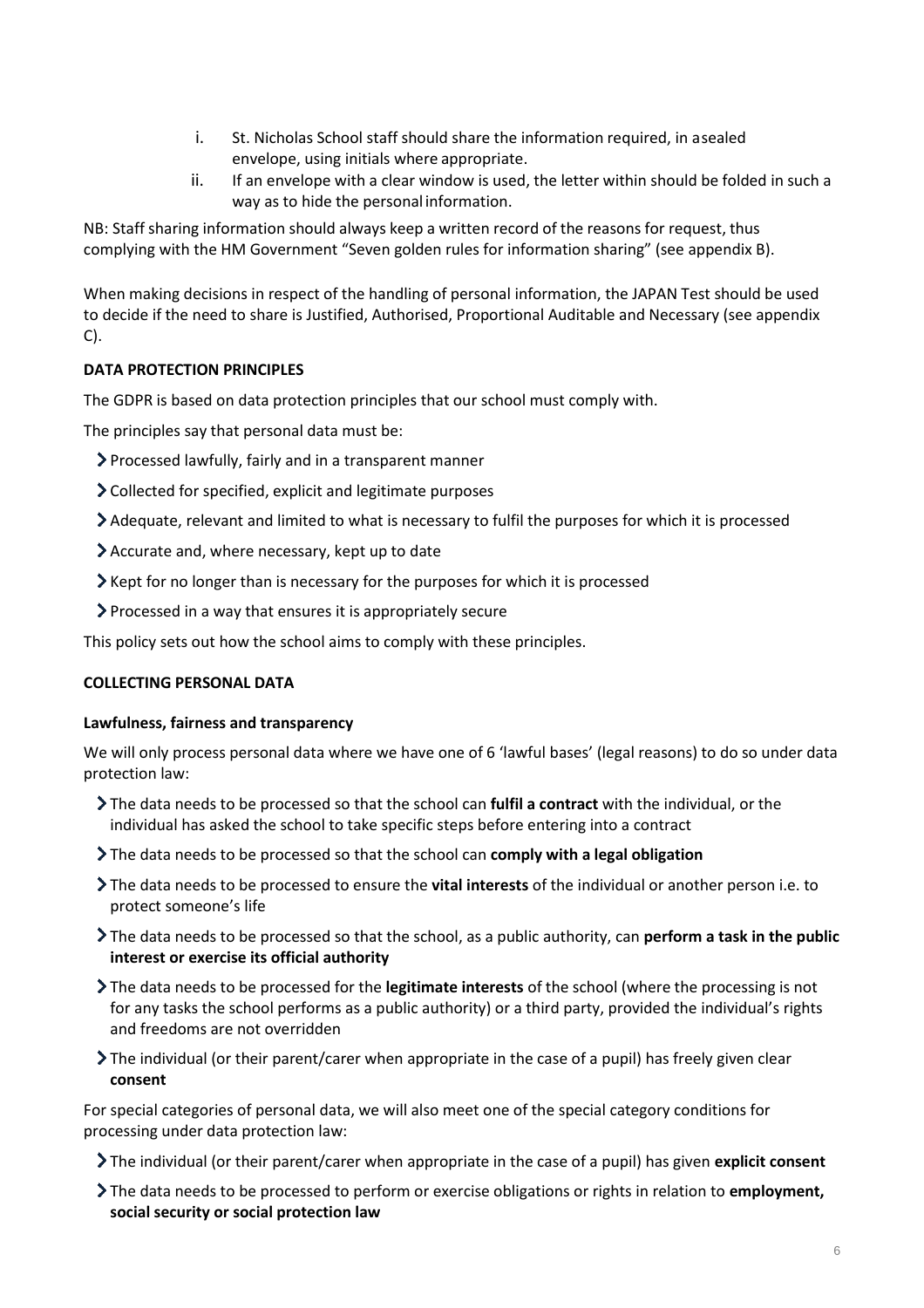- The data needs to be processed to ensure the **vital interests** of the individual or another person, where the individual is physically or legally incapable of giving consent
- The data has already been made **manifestly public** by the individual
- The data needs to be processed for the establishment, exercise or defence of **legal claims**
- The data needs to be processed for reasons of **substantial public interest** as defined in legislation
- The data needs to be processed for **health or social care purposes**, and the processing is done by, or under the direction of, a health or social work professional or by any other person obliged to confidentiality under law
- The data needs to be processed for **public health reasons**, and the processing is done by, or under the direction of, a health professional or by any other person obliged to confidentiality under law
- The data needs to be processed for **archiving purposes**, scientific or historical research purposes, or statistical purposes, and the processing is in the public interest

For criminal offence data, we will meet both a lawful basis and a condition set out under data protection law. Conditions include:

- The individual (or their parent/carer when appropriate in the case of a pupil) has given **consent**
- The data needs to be processed to ensure the **vital interests** of the individual or another person, where the individual is physically or legally incapable of giving consent
- The data has already been made **manifestly public** by the individual
- The data needs to be processed for or in connection with legal proceedings, to obtain legal advice, or for the establishment, exercise or defence of **legal rights**
- The data needs to be processed for reasons of **substantial public interest** as defined in legislation

Whenever we first collect personal data directly from individuals, we will provide them with the relevant information required by data protection law.

We will always consider the fairness of our data processing. We will ensure we do not handle personal data in ways that individuals would not reasonably expect, or use personal data in ways which have unjustified adverse effects on them.

### **LIMITATION, MINIMISATION AND ACCURACY**

We will only collect personal data for specified, explicit and legitimate reasons. We will explain these reasons to the individuals when we first collect their data.

If we want to use personal data for reasons other than those given when we first obtained it, we will inform the individuals concerned before we do so, and seek consent where necessary.

Staff must only process personal data where it is necessary in order to do their jobs.

We will keep data accurate and, where necessary, up-to-date. Inaccurate data will be rectified or erased when appropriate.

In addition, when staff no longer need the personal data they hold, they must ensure it is deleted or anonymised. This will be done in accordance with the school's record retention schedule.

#### **SHARING PERSONAL DATA**

We will not normally share personal data with anyone else without consent, but there are certain circumstances where we may be required to do so. These include, but are not limited to, situations where:

- There is an issue with a pupil or parent/carer that puts the safety of our staff at risk
- $\triangleright$  We need to liaise with other agencies we will seek consent as necessary before doing this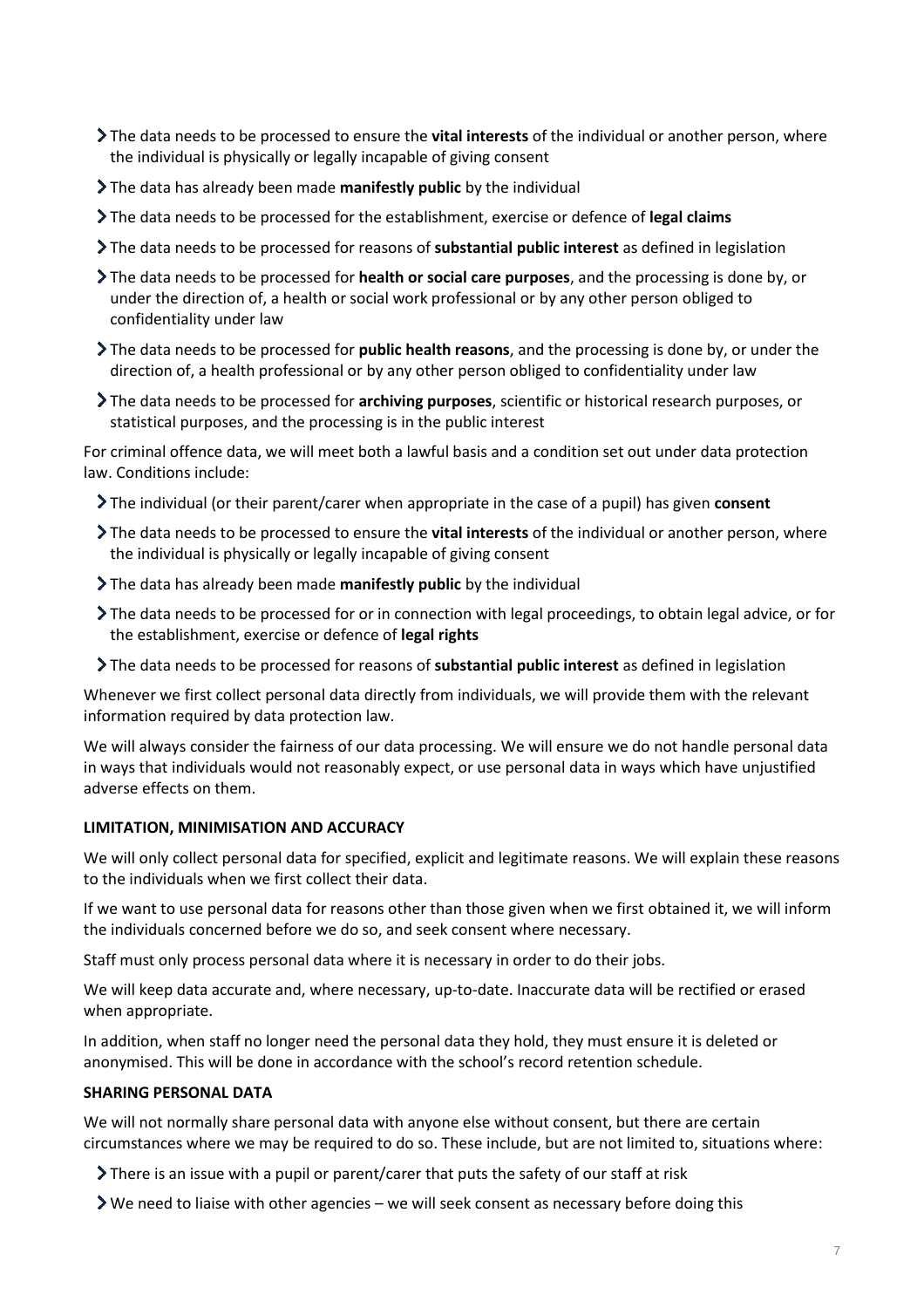- Our suppliers or contractors need data to enable us to provide services to our staff and pupils for example, IT companies. When doing this, we will:
	- Only appoint suppliers or contractors which can provide sufficient guarantees that they comply with data protection law
	- Establish a contract with the supplier or contractor to ensure the fair and lawful processing of any personal data we share
	- Only share data that the supplier or contractor needs to carry out their service

We will also share personal data with law enforcement and government bodies where we are legally required to do so.

We may also share personal data with emergency services and local authorities to help them to respond to an emergency situation that affects any of our pupils or staff.

Where we transfer personal data internationally, we will do so in accordance with data protection law.

### **SUBJECT ACCESS REQUESTS AND OTHER RIGHTS OF INDIVIDUALS**

### **Subject Access Requests**

Individuals have a right to make a 'subject access request' to gain access to personal information that the school holds about them. This includes:

- Confirmation that their personal data is being processed
- Access to a copy of the data
- $\sum$  The purposes of the data processing
- > The categories of personal data concerned
- Who the data has been, or will be, shared with
- How long the data will be stored for, or if this isn't possible, the criteria used to determine this period
- Where relevant, the existence of the right to request rectification, erasure or restriction, or to object to such processing
- The right to lodge a complaint with the ICO or another supervisory authority
- $\sum$  The source of the data, if not the individual
- Whether any automated decision-making is being applied to their data, and what the significance and consequences of this might be for the individual
- The safeguards provided if the data is being transferred internationally

Subject access requests can be submitted in any form, but we may be able to respond to requests more quickly if they are made in writing and include:

- > Name of individual
- Correspondence address
- Contact number and email address
- Details of the information requested

If staff receive a subject access request in any form they must immediately forward it to the DPO.

### **Children and Subject Access Requests**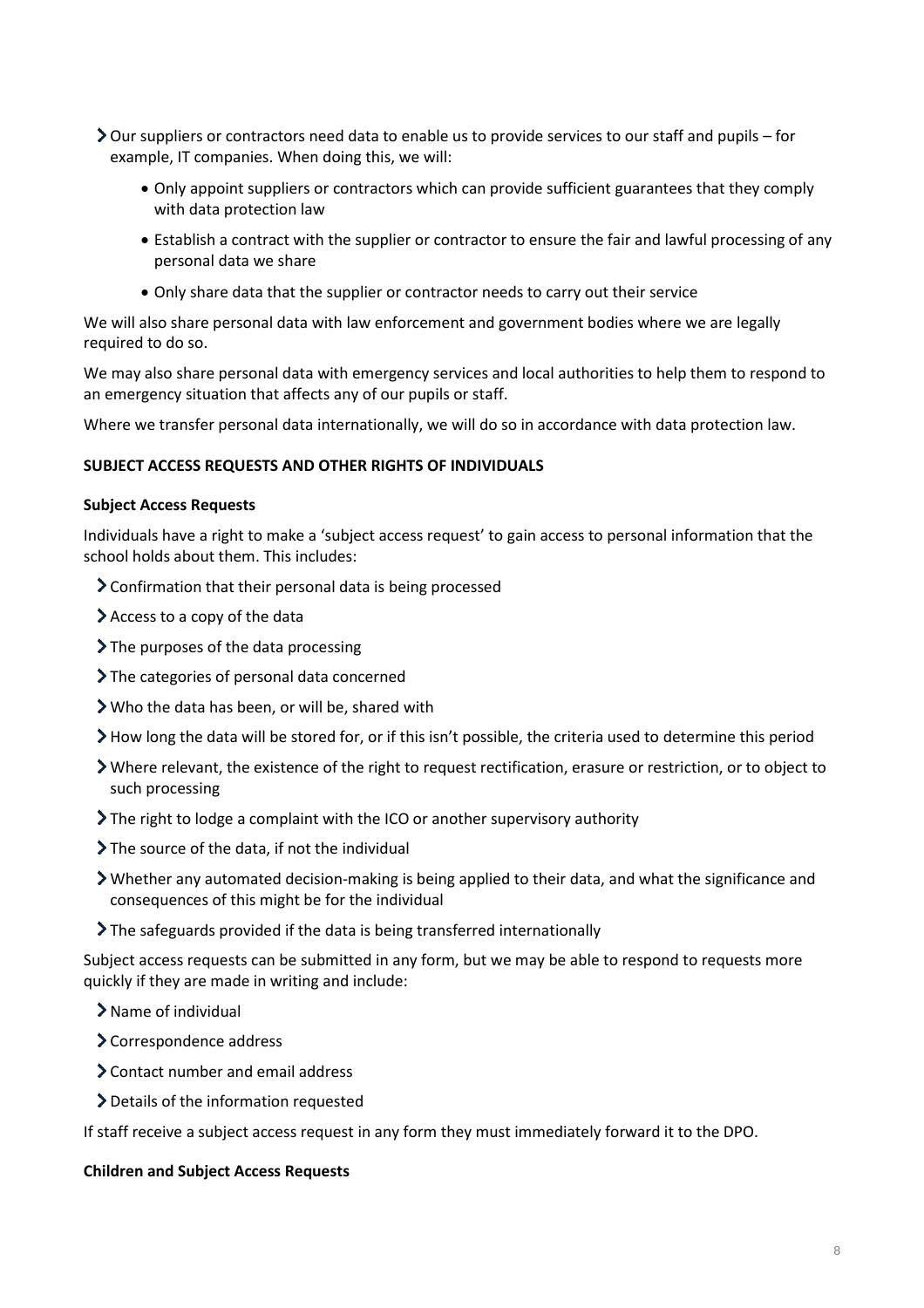Personal data about a child belongs to that child, and not the child's parents or carers. For a parent or carer to make a subject access request with respect to their child, the child must either be unable to understand their rights and the implications of a subject access request, or have given their consent.

Due to the Profound Severe and Complex Learning Needs of the Children and Young People at St. Nicholas School, pupils (under 12, aged 13-15 or 16-18 years old) are generally not regarded to be mature enough to understand their rights and the implications of a subject access request. Therefore, most subject access requests from parents or carers of pupils at our school may be granted without the express permission of the pupil. This is not a rule and a pupil's ability to understand their rights will always be judged on a case-bycase basis.

### **Responding to Subject Access Requests**

When responding to requests, we:

- May ask the individual to provide 2 forms of identification
- May contact the individual via phone to confirm the request was made
- Will respond without delay and within 1 month of receipt of the request (or receipt of the additional information needed to confirm identity, where relevant)
- Will provide the information free of charge
- May tell the individual we will comply within 3 months of receipt of the request, where a request is complex or numerous. We will inform the individual of this within 1 month, and explain why the extension is necessary

We may not disclose information for a variety of reasons, such as if it:

- Might cause serious harm to the physical or mental health of the pupil or another individual
- Would reveal that the child is being or has been abused, or is at risk of abuse, where the disclosure of that information would not be in the child's best interests
- Would include another person's personal data that we can't reasonably anonymise, and we don't have the other person's consent and it would be unreasonable to proceed without it
- If is part of certain sensitive documents, such as those related to crime, immigration, legal proceedings or legal professional privilege, management forecasts, negotiations, confidential references, or exam scripts

If the request is unfounded or excessive, we may refuse to act on it, or charge a reasonable fee to cover administrative costs. We will take into account whether the request is repetitive in nature when making this decision.

When we refuse a request, we will tell the individual why, and tell them they have the right to complain to the ICO or they can seek to enforce their subject access right through the courts.

### **Other Data Protection Rights of the Individual**

In addition to the right to make a subject access request (see above), and to receive information when we are collecting their data about how we use and process it (see section 7), individuals also have the right to:

- Withdraw their consent to processing at any time
- Ask us to rectify, erase or restrict processing of their personal data (in certain circumstances)
- Prevent use of their personal data for direct marketing
- Object to processing which has been justified on the basis of public interest, official authority or legitimate interests
- Challenge decisions based solely on automated decision making or profiling (i.e. making decisions or evaluating certain things about an individual based on their personal data with no human involvement)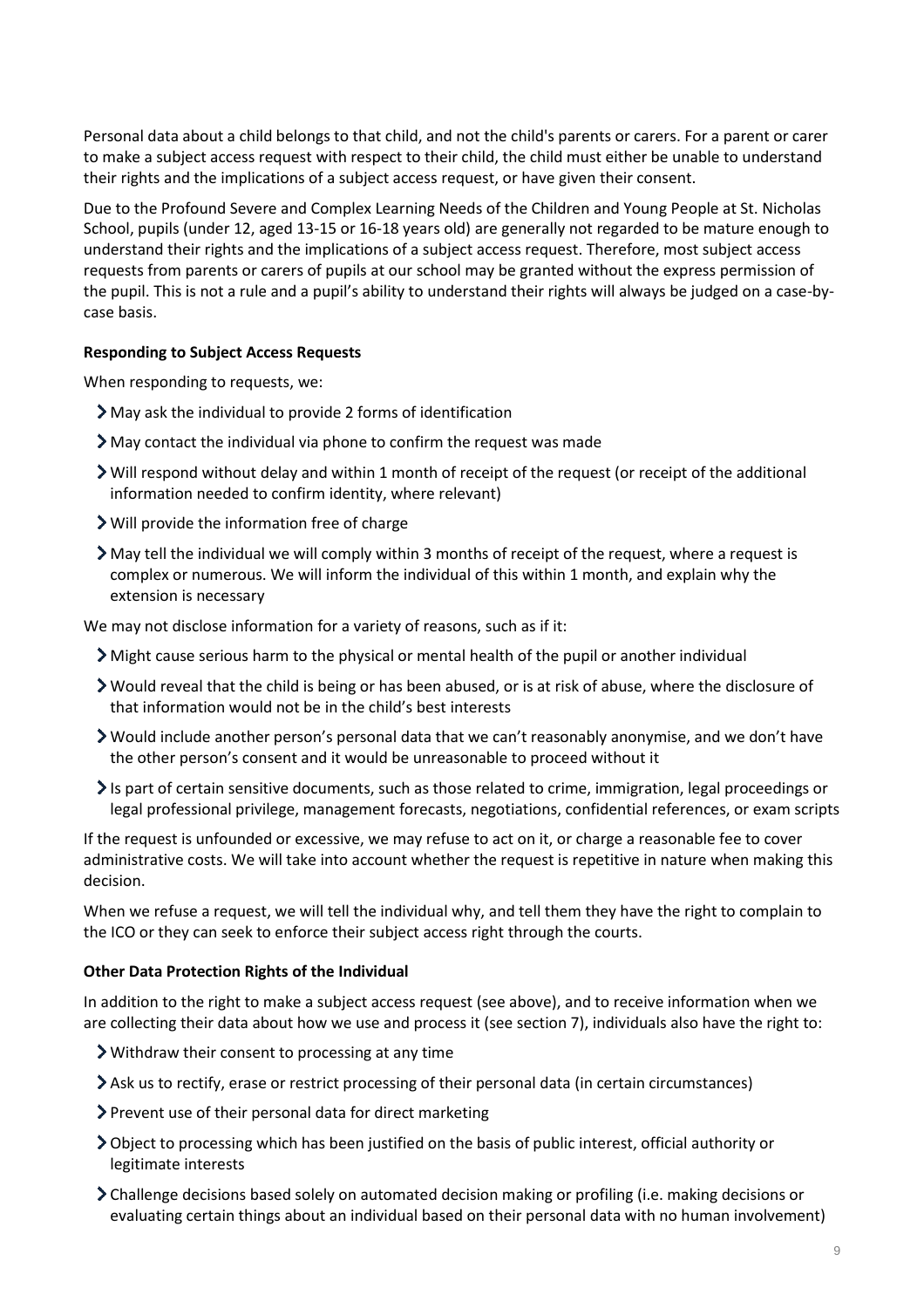- > Be notified of a data breach (in certain circumstances)
- Make a complaint to the ICO
- Ask for their personal data to be transferred to a third party in a structured, commonly used and machine-readable format (in certain circumstances)

Individuals should submit any request to exercise these rights to the DPO. If staff receive such a request, they must immediately forward it to the DPO.

# **PARENTAL REQUESTS TO SEE THE EDUCATIONAL RECORD**

Parents, or those with parental responsibility, have a legal right to free access to their child's educational record (which includes most information about a pupil) within 15 school days of receipt of a written request.

If the request is for a copy of the educational record, the school may charge a fee to cover the cost of supplying it.

This right applies as long as the pupil concerned is aged under 18.

There are certain circumstances in which this right can be denied, such as if releasing the information might cause serious harm to the physical or mental health of the pupil or another individual, or if it would mean releasing exam marks before they are officially announced.

# **BIOMETRIC RECOGNITION SYSTEMS**

St. Nicholas School does not use, and has no plans to use, any biometric recognition systems.

### **CCTV**

We use CCTV in various locations around the school site to ensure it remains safe. We will adhere to the ICO's [code of practice](https://ico.org.uk/media/for-organisations/documents/1542/cctv-code-of-practice.pdf) for the use of CCTV.

We do not need to ask individuals' permission to use CCTV, but we make it clear where individuals are being recorded. Security cameras are clearly visible and accompanied by prominent signs explaining that CCTV is in use.

Any enquiries about the CCTV system should be directed to Stephen King (Deputy Headteacher and DPL).

# **PHOTOGRAPHS AND VIDEOS**

As part of our school activities, we may take photographs and record images of individuals within our school.

We will obtain written consent from parents/carers, and/or pupils aged 18 and over, for photographs and videos to be taken of pupils for communication, marketing and promotional materials.

Where we need parental consent, we will clearly explain how the photograph and/or video will be used to both the parent/carer and pupil. Where we don't need parental consent, we will clearly explain to the pupil how the photograph and/or video will be used.

Any photographs and videos taken by parents/carers at school events for their own personal use are not covered by data protection legislation. However, we will ask that photos or videos with other pupils are not shared publicly on social media for safeguarding reasons, unless all the relevant parents/carers (or pupils where appropriate) have agreed to this.

Where the school takes photographs and videos, uses may include:

- Within school on notice boards and in school magazines, brochures, newsletters, etc.
- Outside of school by external agencies such as the school photographer, newspapers, campaigns
- Online on our school website or social media pages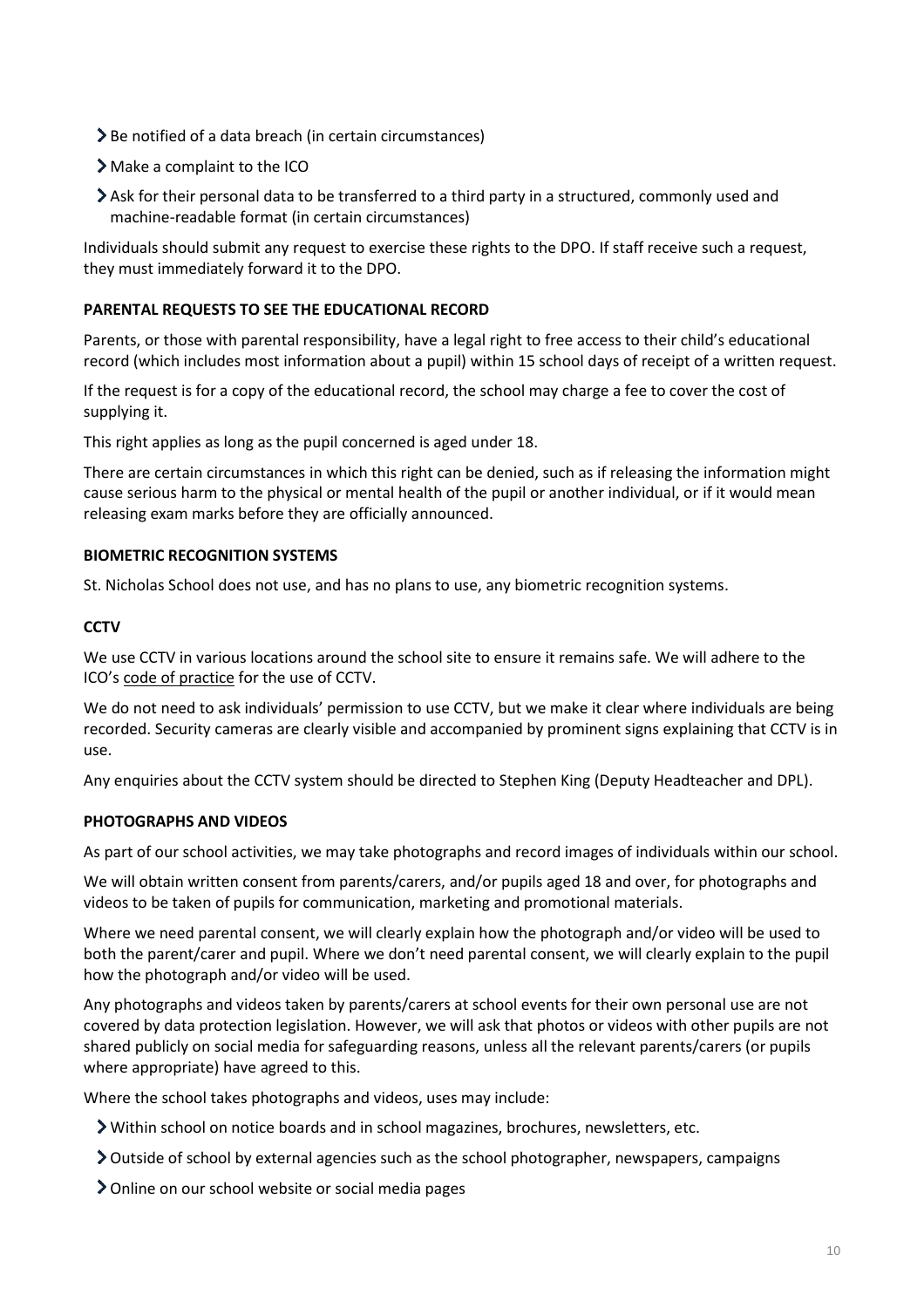Consent can be refused or withdrawn at any time. If consent is withdrawn, we will delete the photograph or video and not distribute it further.

When using photographs and videos in this way we will not accompany them with any other personal information about the child, to ensure they cannot be identified.

See our Child Protection & Acceptable Use of Technology Policies and Privacy Notices for more information on our use of photographs and videos.

### **DATA PROTECTION BY DESIGN AND DEFAULT**

We will put measures in place to show that we have integrated data protection into all of our data processing activities, including:

- Appointing a suitably qualified DPO, and ensuring they have the necessary resources to fulfil their duties and maintain their expert knowledge
- Only processing personal data that is necessary for each specific purpose of processing, and always in line with the data protection principles set out in relevant data protection law (see section 6)
- Completing data protection impact assessments where the school's processing of personal data presents a high risk to rights and freedoms of individuals, and when introducing new technologies (the DPO will advise on this process)
- Integrating data protection into internal documents including this policy, any related policies and privacy notices
- Regularly training members of staff on data protection law, this policy, any related policies and any other data protection matters; we will also keep a record of attendance
- Regularly conducting reviews and audits to test our privacy measures and make sure we are compliant
- Appropriate safeguards being put in place if we transfer any personal data outside of the European Economic Area (EEA), where different data protection laws will apply
- Maintaining records of our processing activities, including:
	- For the benefit of data subjects, making available the name and contact details of our school and DPO and all information we are required to share about how we use and process their personal data (via our privacy notices)
	- For all personal data that we hold, maintaining an internal record of the type of data, type of data subject, how and why we are using the data, any third-party recipients, any transfers outside of the EEA and the safeguards for those, retention periods and how we are keeping the data secure

#### **DATA SECURITY AND STORAGE OF RECORDS**

We will protect personal data and keep it safe from unauthorised or unlawful access, alteration, processing or disclosure, and against accidental or unlawful loss, destruction or damage.

In particular:

- Paper-based records and portable electronic devices, such as laptops and hard drives that contain personal data, are kept under lock and key when not in use
- Papers containing confidential personal data must not be left on office and classroom desks, on staffroom tables, or left anywhere else where there is general access
- Where personal information needs to be taken off site, staff must sign it in and out from the school office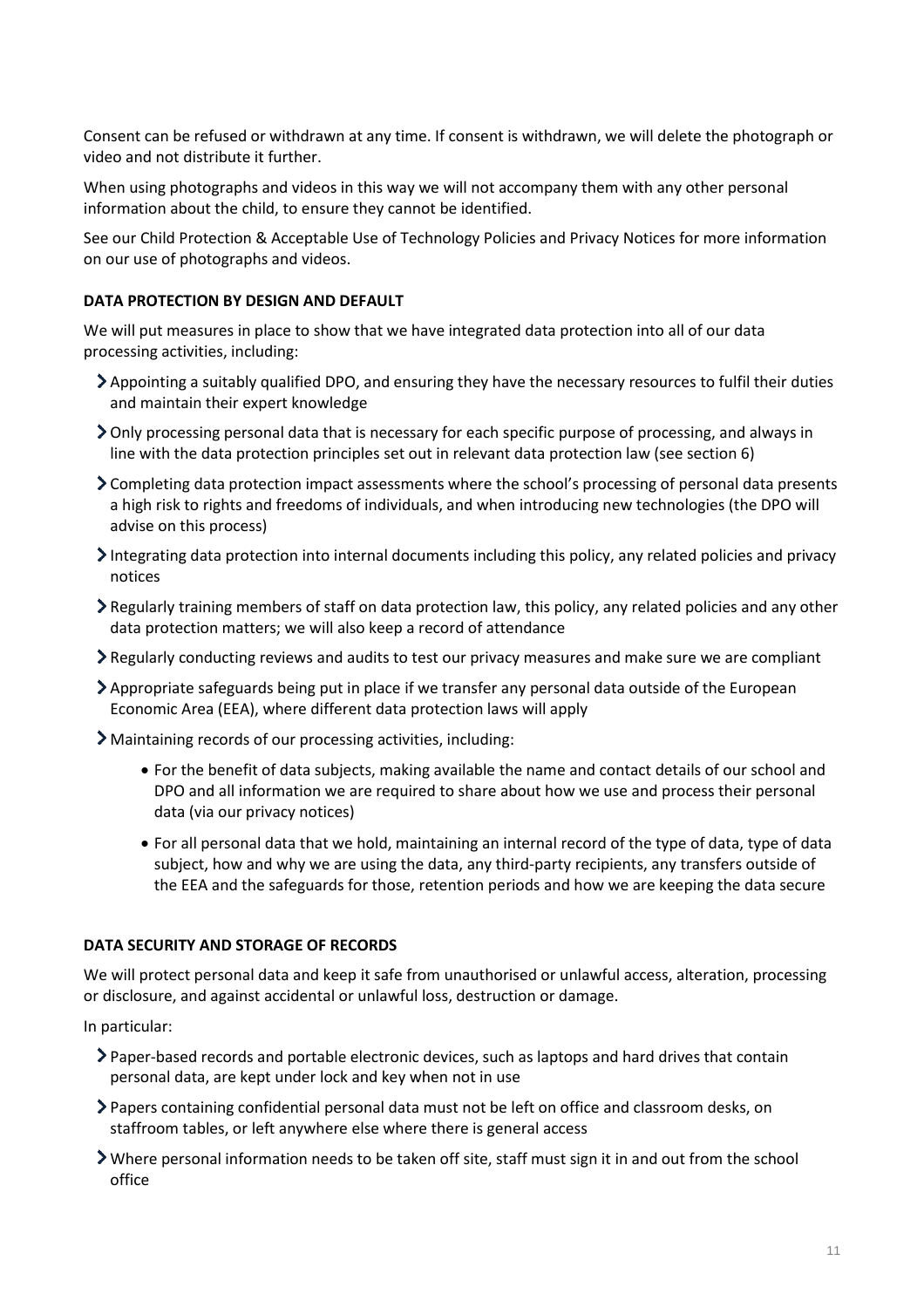- Passwords that are at least 10 characters long containing letters and numbers are used to access school computers, laptops and other electronic devices. Staff and pupils are reminded that they should not reuse passwords from other sites
- Encryption software is used to protect all portable devices and removable media, such as laptops and USB devices
- Staff, pupils or governors who store personal information on their personal devices are expected to follow the same security procedures as for school-owned equipment (see our Online Safety and Acceptable Use of Technology policies
- Where we need to share personal data with a third party, we carry out due diligence and take reasonable steps to ensure it is stored securely and adequately protected (see section 8)

### **DISPOSAL OF RECORDS**

Personal data that is no longer needed will be disposed of securely. Personal data that has become inaccurate or out of date will also be disposed of securely, where we cannot or do not need to rectify or update it.

For example, we will shred or incinerate paper-based records, and overwrite or delete electronic files. We may also use a third party to safely dispose of records on the school's behalf. If we do so, we will require the third party to provide sufficient guarantees that it complies with data protection law.

### **PERSONAL DATA BREACHES**

The school will make all reasonable endeavours to ensure that there are no personal data breaches.

In the unlikely event of a suspected data breach, we will follow the procedure set out in appendix A.

When appropriate, we will report the data breach to the ICO within 72 hours after becoming aware of it. Such breaches in a school context may include, but are not limited to:

- A non-anonymised dataset being published on the school website which shows the exam results of pupils eligible for the pupil premium
- Safeguarding information being made available to an unauthorised person
- $\sum$  The theft of a school laptop containing non-encrypted personal data about pupils.

### **TRAINING**

All staff and governors are provided with data protection training as part of their induction process.

Data protection will also form part of continuing professional development, where changes to legislation, guidance or the school's processes make it necessary.

### **MONITORING**

The DPO is responsible for monitoring and reviewing this policy.

This policy will be reviewed every **2 years** and shared with the full governing board.

### EQUALITY, SAFEGUARDING AND EQUAL OPPORTUNITIES STATEMENT

St Nicholas School, in all policies and procedures, will promote equality of opportunity for students and staff from all social, cultural and economic backgrounds and ensure freedom from discrimination on the basis of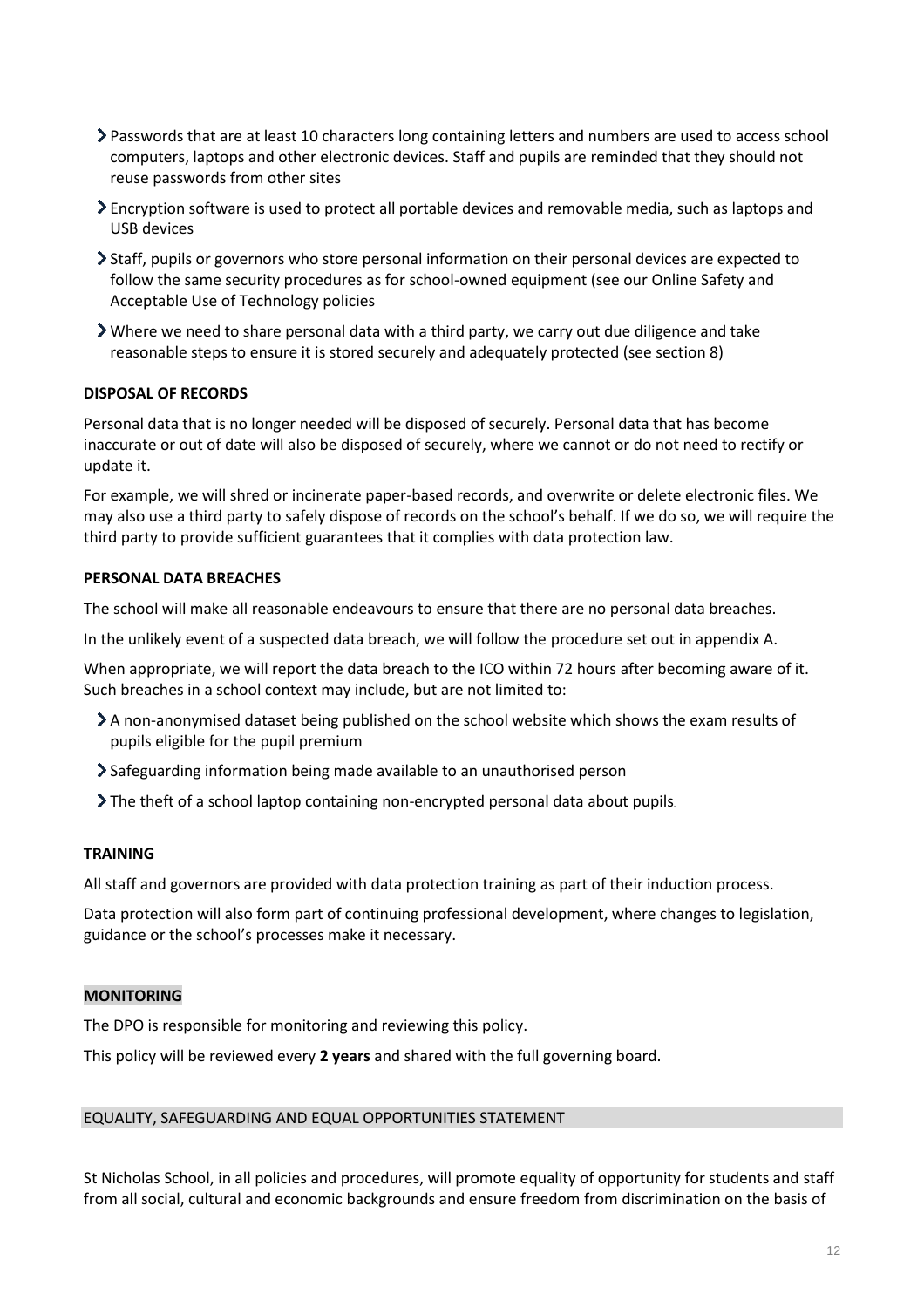membership of any group including gender, sexual orientation, family circumstances, ethnic or national origin, disability (physical or mental), religious or political beliefs.

As part of our commitment to meet the Public Sector Equality Duty (PSED), St Nicholas School aims to:

- Provide equal opportunity for all;
- **Foster good relations, and create effective partnership with all sections of the community;**
- Only take actions which does not discriminate unlawfully in service delivery, commissioning and employment;
- **Provide an environment free from fear and discrimination, where diversity, respect and dignity are** valued.

All aspects of Safeguarding will be embedded into the life of the School and be adhered to and be the responsibility of all staff.

### **LINKS TO OTHER POLICIES**:

CHILD PROTECTION PRIVACY NOTICES STAFF CODE OF CONDUCT (including BRING YOUR OWN DEVICE TO WORK) ACCEPTABLE USE OF TECHNOLOGY ONLINE SAFETY CCTV POLICY FREEDOM OF INFORMATION

### STEPHEN KING

REVIEWED TERM 5 2020

RATIFIED BY THE FINANCE AND RESOURCES COMMITTEE AT THE MEETING ON – 11/11/20

### **Appendix A: Personal data breach procedure**

This procedure is based o[n guidance on personal data breaches](https://ico.org.uk/for-organisations/guide-to-the-general-data-protection-regulation-gdpr/personal-data-breaches/) produced by the ICO.

- On finding or causing a breach, or potential breach, the staff member or data processor must immediately notify the DPL/DPO
- The DPL/DPO will investigate the report, and determine whether a breach has occurred. To decide, the DPL/DPO will consider whether personal data has been accidentally or unlawfully:
	- Lost
	- Stolen
	- Destroyed
	- Altered
	- Disclosed or made available where it should not have been
	- Made available to unauthorised people
- The DPL/DPO will alert the headteacher (and the chair of governors, if appropriate)
- The DPL/DPO will make all reasonable efforts to contain and minimise the impact of the breach, assisted by relevant staff members or data processors where necessary (actions relevant to specific data types are set out at the end of this procedure)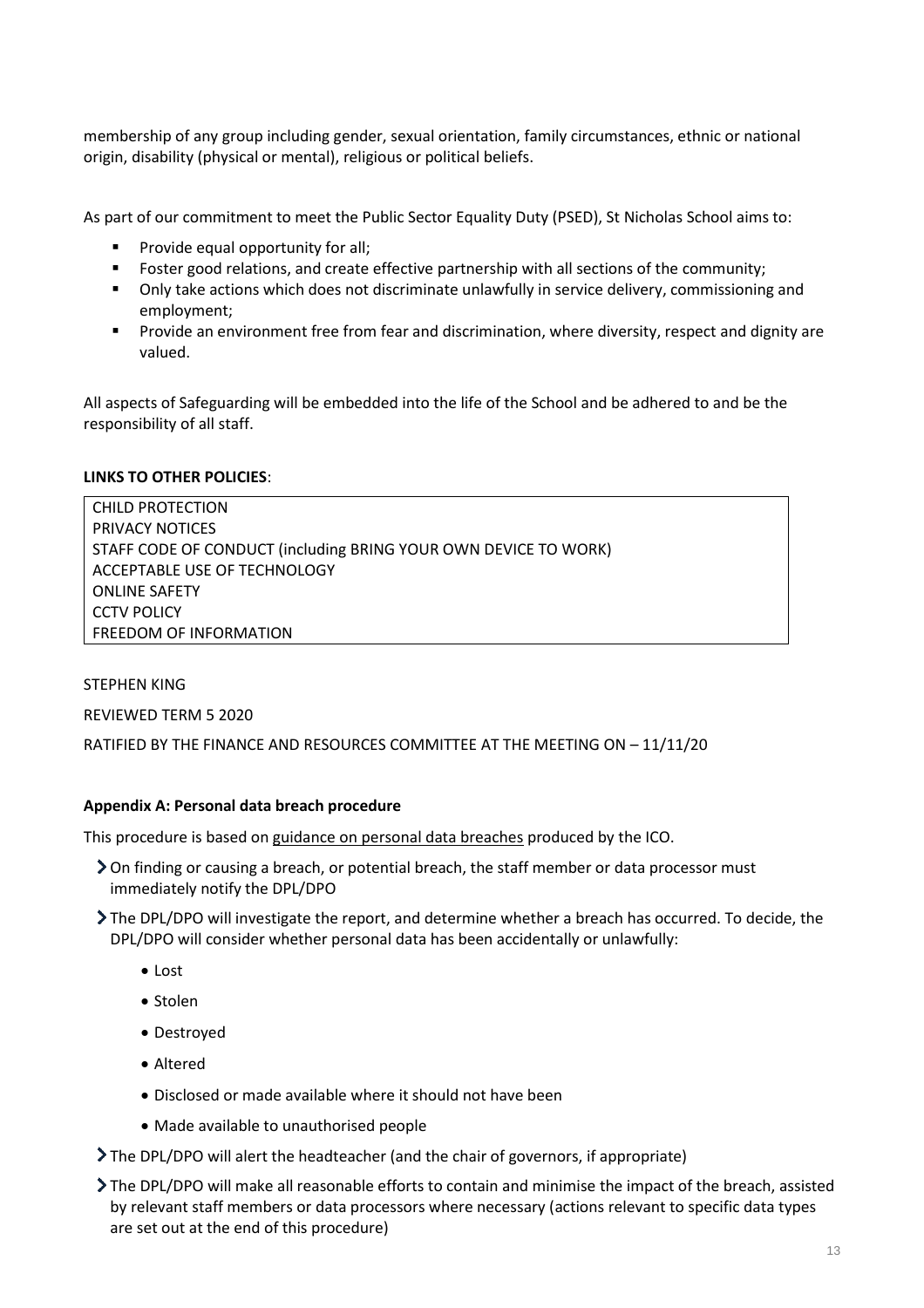- The DPL/DPO will assess the potential consequences, based on how serious they are, and how likely they are to happen
- The DPL/DPO will work out whether the breach must be reported to the ICO. This must be judged on a case-by-case basis. To decide, the DPL/DPO will consider whether the breach is likely to negatively affect people's rights and freedoms, and cause them any physical, material or non-material damage (e.g. emotional distress), including through:
	- Loss of control over their data
	- Discrimination
	- Identify theft or fraud
	- Financial loss
	- Unauthorised reversal of pseudonymisation (for example, key-coding)
	- Damage to reputation
	- Loss of confidentiality
	- Any other significant economic or social disadvantage to the individual(s) concerned

If it's likely that there will be a risk to people's rights and freedoms, the DPL/DPO must notify the ICO.

- The DPL/DPO will document the decision (either way), in case it is challenged at a later date by the ICO or an individual affected by the breach. Documented decisions are stored on the school cloud storage system.
- Where the ICO must be notified, the DPL/DPO will do this via the ['report a breach' page](https://ico.org.uk/for-organisations/report-a-breach/) of the ICO website, or through their breach report line (0303 123 1113), within 72 hours. As required, the DPL/DPO will set out:
	- A description of the nature of the personal data breach including, where possible:
		- o The categories and approximate number of individuals concerned
		- o The categories and approximate number of personal data records concerned
	- The name and contact details of the DPL/DPO
	- A description of the likely consequences of the personal data breach
	- A description of the measures that have been, or will be taken, to deal with the breach and mitigate any possible adverse effects on the individual(s) concerned
- If all the above details are not yet known, the DPL/DPO will report as much as they can within 72 hours. The report will explain that there is a delay, the reasons why, and when the DPL/DPO expects to have further information. The DPO will submit the remaining information as soon as possible

The DPO will also assess the risk to individuals, again based on the severity and likelihood of potential or actual impact. If the risk is high, the DPL/DPO will promptly inform, in writing, all individuals whose personal data has been breached. This notification will set out:

- A description, in clear and plain language, of the nature of the personal data breach
- The name and contact details of the DPL/DPO
- A description of the likely consequences of the personal data breach
- A description of the measures that have been, or will be, taken to deal with the data breach and mitigate any possible adverse effects on the individual(s) concerned

As above, any decision on whether to contact individuals will be documented by the DPL/DPO.